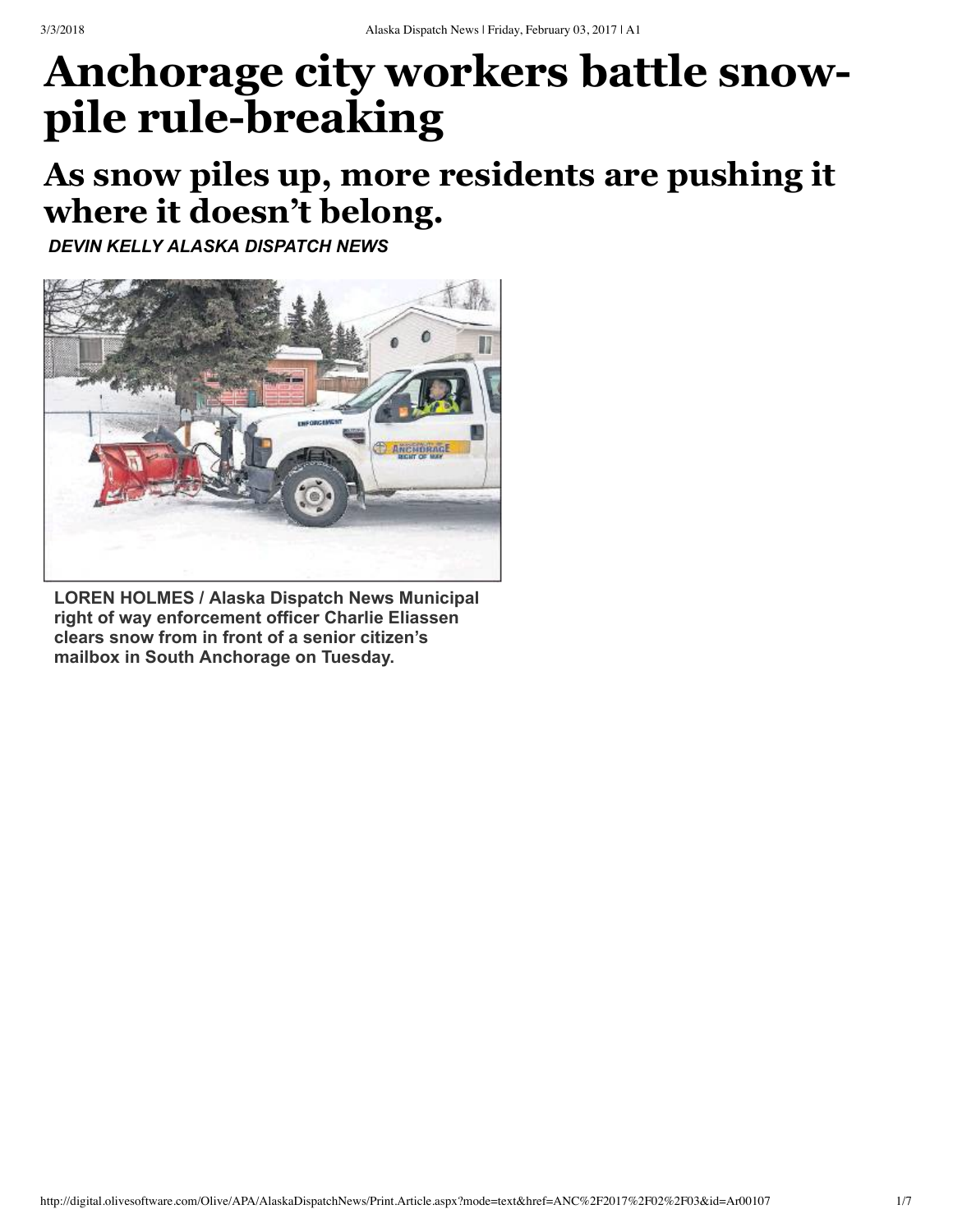

**Photos by LOREN HOLMES / Alaska Dispatch News John Snelson, the Municipality of Anchorage's Right of Way Enforcement lead, documents a basketball hoop that is encroaching into the road right of way near Dimond Boulevard on Tuesday. The hoop is affecting snow removal activities.**



**Snelson writes a citation for the basketball hoop violation.**

Charlie Eliassen had just dug out an elderly resident's mailbox with his cityissued plow truck when an SUV pulled up beside him.

Two men sat in the front seat of the SUV. They had spotted Elias-sen and his supervisor, with their Municipality of Anchorage trucks and flashing yellow and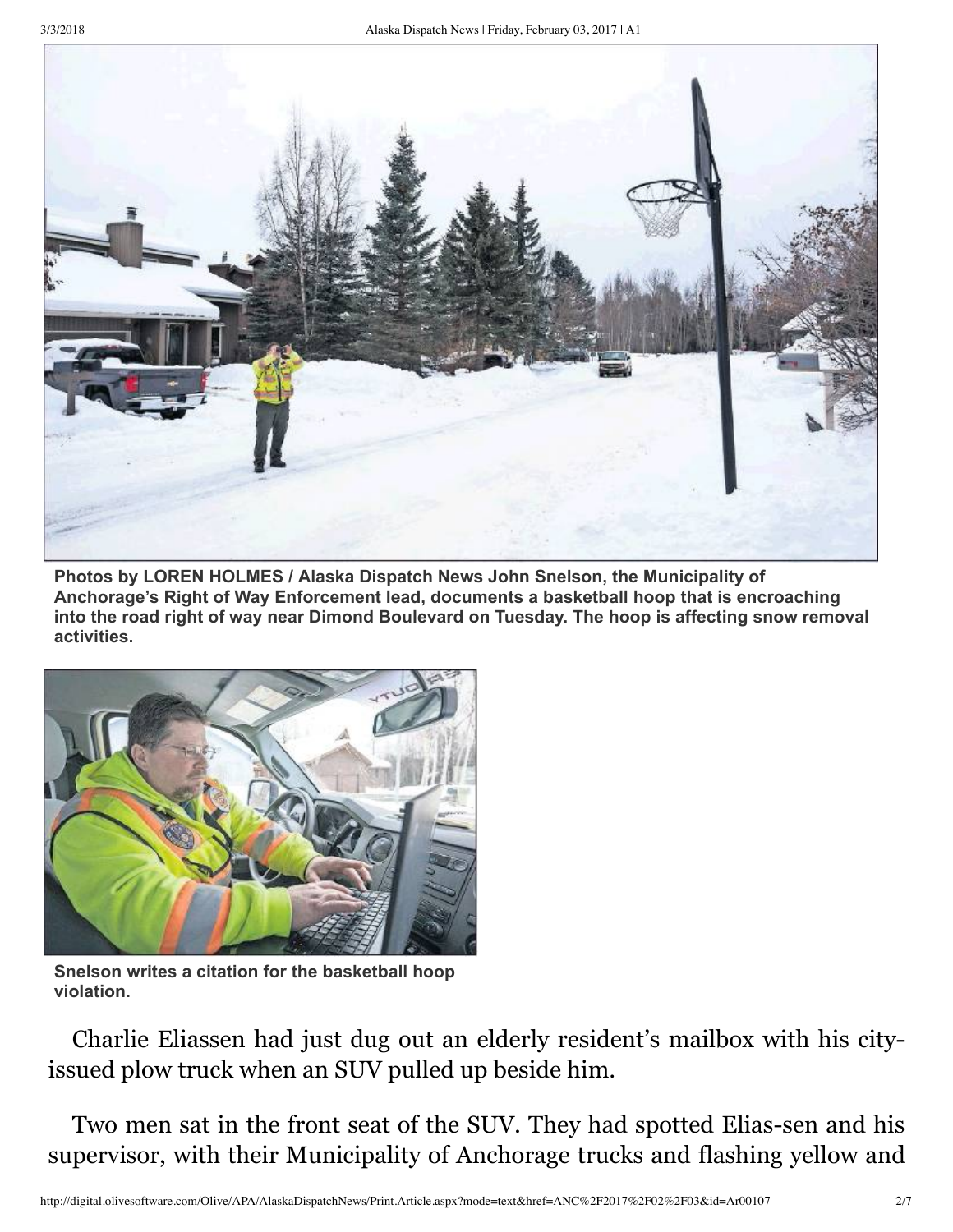blue lights, and wanted to complain. Someone in the neighborhood, they said, was pushing snow from his driveway up the road and into the mailboxes and snow piles of neighbors.

"He gave everybody some!" the driver said.

"Is it legal if I shoot him?" his passenger growled.

"Shoot him with a camera," Eli-assen said with a straight face. He's heard a lot in more than 10 years enforcing city laws for snow removal.

In a big-snow Anchorage winter, a lean band of right-of-way enforcement officers chips away at the daily influx of calls, complaints and snow-pile rulebreaking.

Eliassen and his fellow officers plow out mailboxes for people who are elderly, disabled or injured, warn or fine businesses and homeowners who push snow from parking lots onto public sidewalks, and investigate reports of rogue snowplowers. They've lately been knocking on doors, asking people to move cars before a city plow comes through — a city snow blower rolled over and damaged a car buried under a snow berm in January.

With public resources stretched thin, these officers also wage battle against private property owners who push snow illegally into streets and other public rights-of-way, which they say hamstrings snow removal operations, tacks on costs and creates safety hazards.

Cuts to state and local maintenance budgets slowed snow-hauling operations this winter. The city cut about half a million dollars from its snow maintenance budget, as Mayor Ethan Berkowitz directed more money to hiring police officers. The state of Alaska Department of Transportation and Public Facilities, meanwhile, has seen a \$7.8 million drop over two years for winter maintenance in the region that includes Anchorage. The state has responsibility for most major arteries in the city.

Government officials hoped for another warm winter. But nearly 3 feet of snow fell in January, whipping up a barrage of complaints about the state of the roads.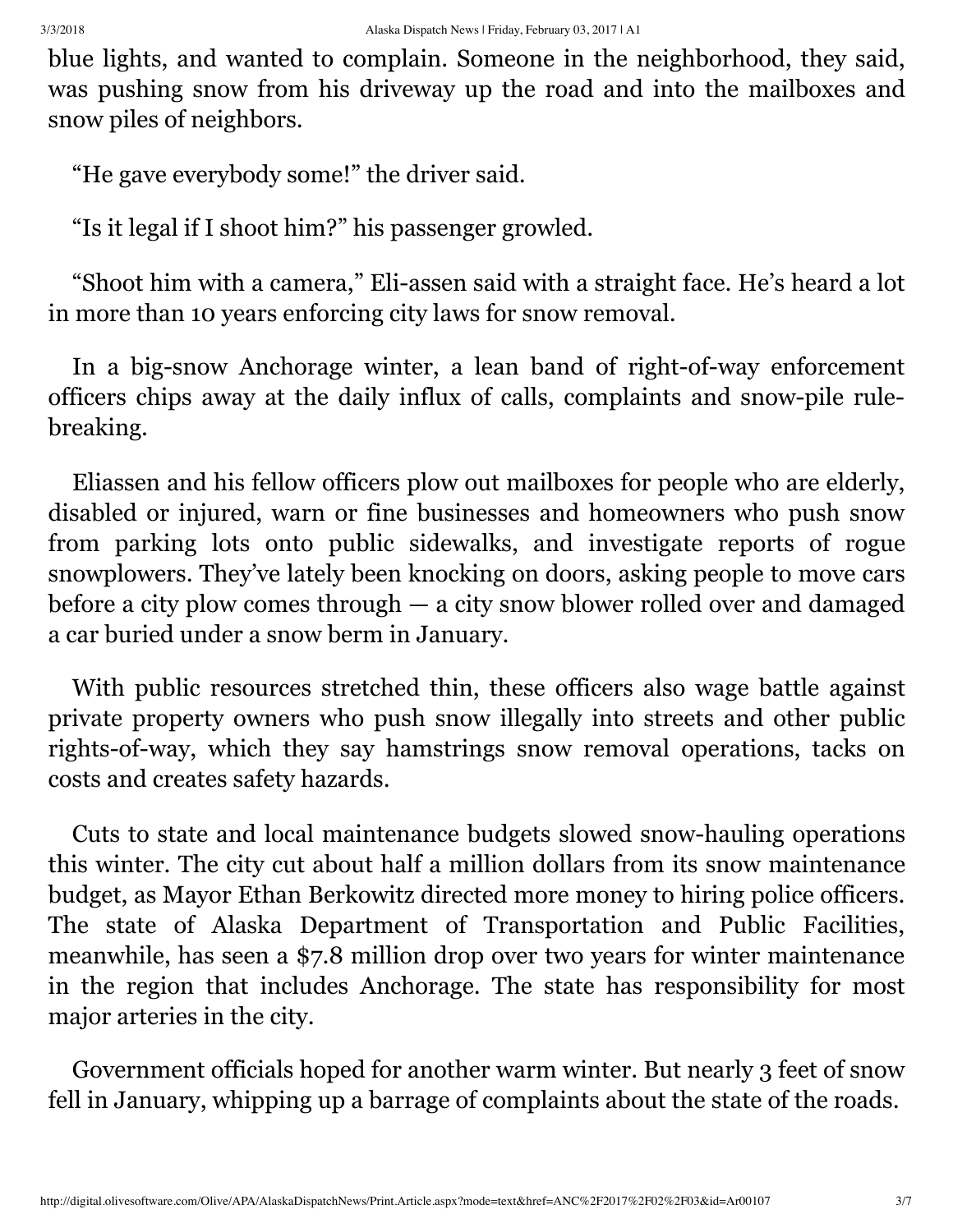On his Twitter feed, Berkowitz has started posting updates about snow clearing. The state DOT's winter maintenance shop has two people answering complaints on the phone.

Thousands of homeowners and businesses have been digging out too. There are rules for doing it. In commercial and industrial areas, businesses are supposed to keep sidewalks clear and not push snow into the street or the strip of land dedicated to public use. In residential areas, homeowners aren't required to plow sidewalks, but can't push driveway snow into the street or culde-sacs.

This year, those rules have been widely disregarded, officials said. After several warm winters, people seem to be forgetting what not to do.

When a citizen complaint is filed online, it goes straight to John Snelson, the lead of the right-of-way enforcement division. Snelson assigns the call to one of his small crew of officers. Each covers a geographic area, like a cop on a beat. In the summer, the team will work construction inspections, but winter is largely taking up chasing calls about snow.

Snelson is originally from Mississippi and came to Alaska with the Navy. He still speaks with a bit of a drawl. He has worked for the city for 17 years. Driving down state-maintained Dowling Road earlier this week, Snelson gestured to the side of the road. Some businesses appeared to have pushed snow out of private parking lots and into the sidewalk, which isn't allowed.

"There should be a sidewalk there," Snelson said. Since it's a state road, the city seldom enforces the rules, but sometimes officers will take action if they catch a business owner in the act, Snelson said.

The state of Alaska was also using the sidewalk for snow storage. In general, Snelson said, he's noticed cutbacks to the state DOT's snowplowing operations.

"Drive down Northern Lights and Benson," Snelson said, referencing two state-maintained roads. "It doesn't look like they've even plowed yet."

State and city maintenance workers want to do a good job, Snelson said. But there's a list of priorities and a lot of snow. Sometimes things get left out.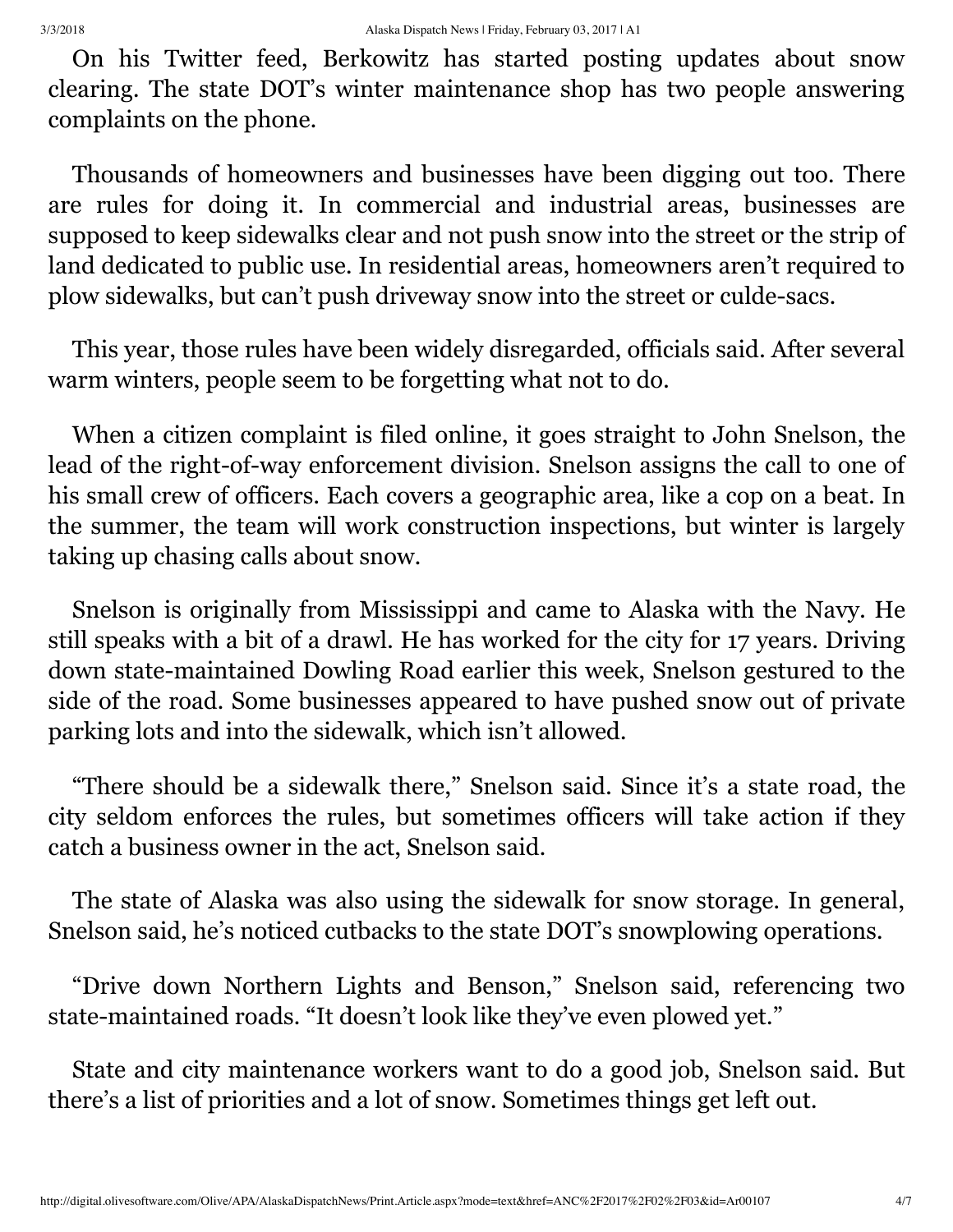In a commercial area off East Dowling Road, Snelson stopped outside of the truck yard of a roofing contractor. Snow piled up near the fence blocked the view of a stop sign. Snelson took a photo on his smartphone.

Snelson reads snow like a hunter reads animal tracks. He says he can tell, for instance, whether a state grader shoved the snow into berms, or if it was a private plow using a front-end loader.

Citations can run up to \$1,000 per violation for encroaching on land dedicated to public uses. But a fine is a last resort, Snelson said. The main goal is education.

In a residential neighborhood off Arctic Boulevard, Snelson spotted a basketball hoop to the left of a driveway.

"Basketball encroachment hindering snow maintenance," Snelson typed briskly into the computer in his truck.

He checked the "to-do" list for the enforcement officers. In a South Anchorage neighborhood, an older resident had asked for help digging out a mailbox.

Eliassen was on the call. Snelson drove over to meet him.

With his yellow and blue lights flashing, Eliassen backed up his truck and pushed the plow against the berm beneath the mailbox.

"You've got to break it up a little bit," Eliassen shouted through the open window of the truck.

Eliassen had spent his day "investigating silliness," as he put it. Before Snelson met him, Eliassen was talking to homeowners who had bought a house in 2015 and hadn't seen a snowy winter until this one. The homeowners used an allterrain vehicle to push out snow, but quickly ran out of driveway space and ended up pushing snow into the road.

"Now they know they can't do that anymore," Eliassen said. Pushing snow from private property into the street or public space can be a \$300 fine. A homeowner should plan where the snow will go before it snows, he said.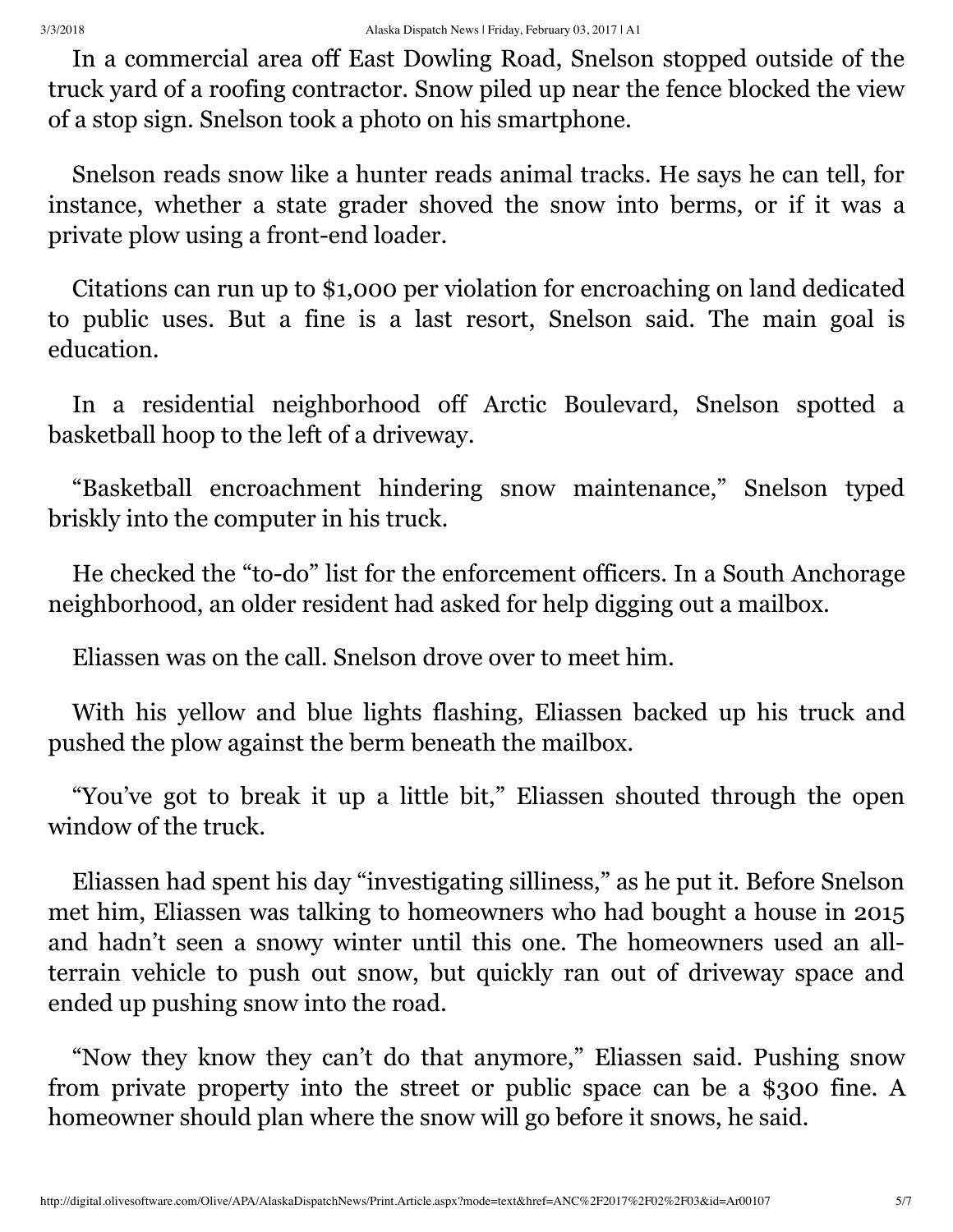Eliassen, 54, is tall with a graying beard and a wry sense of humor. He grew up in Chugiak-Eagle River and lives in Peters Creek. He has little patience for mailboxes on the left side of a driveway, snow in the middle of cul-de-sacs and people who don't look out for their neighbors.

He recalled that one time, someone emptied a hot tub near the road in subzero temperatures. The water ran down the curb and emptied into the storm drains, which could freeze and cause problems during the next storm.

As Eliassen and Snelson talked, the SUV pulled up beside them. The men in the front seat told them about the rogue snowplower in their neighborhood, pushing snow to other neighbors.

As the SUV drove away, Snelson said, "Just let 'em vent."

"I was actually a bartender at one point, so I was a professional counselor," Eliassen said. "It comes in handy."

He and Snelson hear plenty of complaints about tax dollars and snow removal. People see the narrow roads bermed up with snow. But they don't see the wallto-wall schedules of the street maintenance crews that respond, Eliassen said.

"These guys haven't had a day off in weeks," Eliassen said. "They respond to everything. People don't realize that."

Eliassen keeps yellow and pink sheets in his car. The sheets, which include the word "Notice" and Elias-sen's phone number and email, contain information and diagrams about removing snow from private property. The sheets also detail laws against pushing snow from driveways into the street or into the middle of a cul-de-sac.

Taxes aren't supposed to pay for removing that snow, though that's commonly misunderstood, Eliassen said.

On a regular day, he hands out the yellow ones. If he really wants to get someone's attention, "I'll flame 'em with pink." Once Eliassen drove into a neighborhood and came to a complete stop. Someone had used a snowblower to move snow from a driveway into the middle of the road. It seemed obvious where the snow came from.